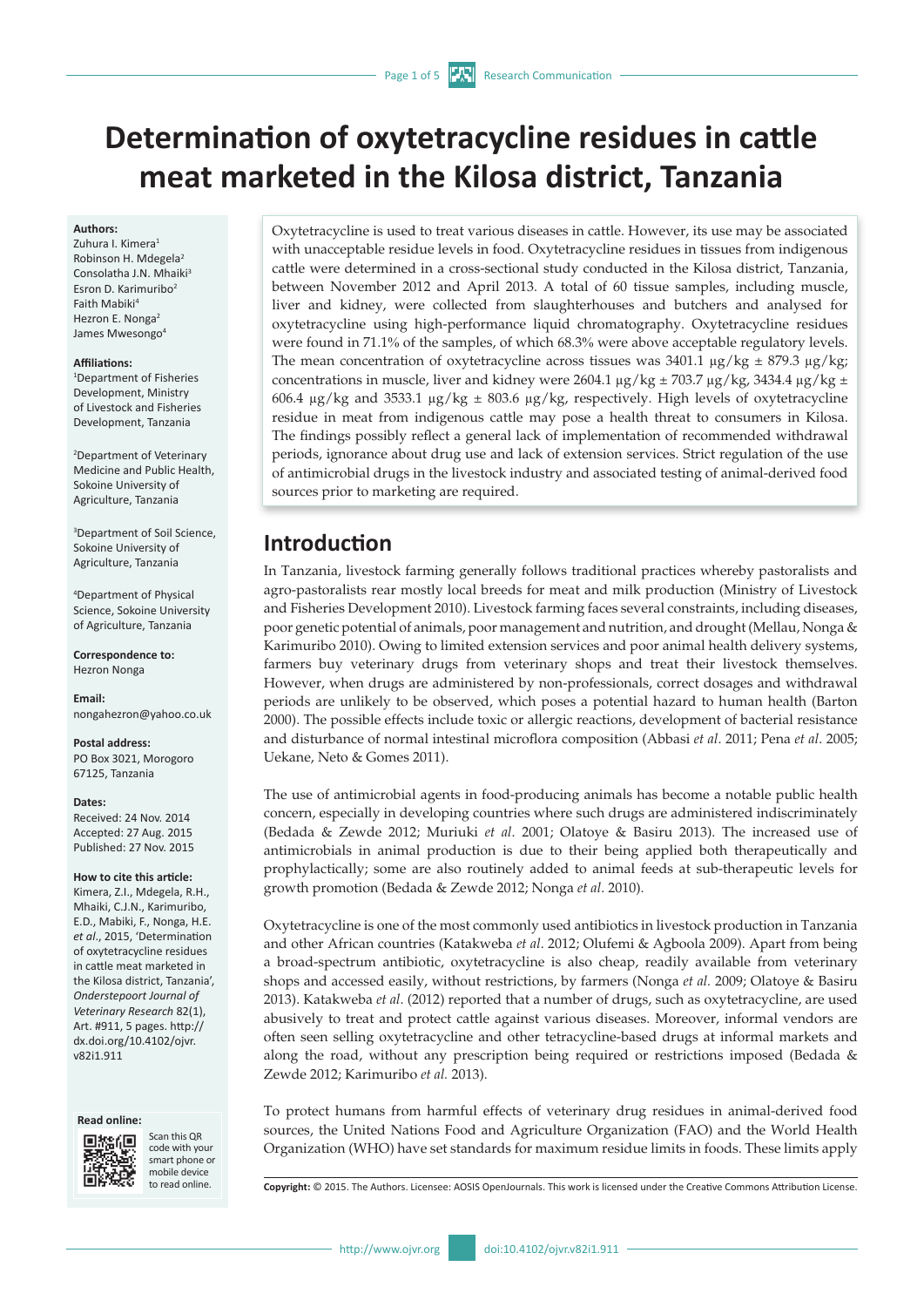to the parent drug or chemical and its metabolites that may accumulate and be deposited or stored within the cells, tissues or organs following administration of the compound. The acceptable maximum residue limits for tetracycline-based compounds, including chlortetracycline and oxytetracycline, are set at 200 µg/kg, 600 µg/kg and 1200 µg/kg for cattlederived muscle, liver and kidney, respectively.

Withdrawal periods of 5–20 days are recommended before slaughter, depending on the species and the nature of the food products (Blanchflower *et al.* 1997). However, regulatory bodies in Tanzania have not yet set withdrawal periods for veterinary drugs and farmers rely only on the directions given in the package insert. This information is always written in English, a language the majority of Tanzanian farmers do not understand. Therefore, farmers rarely comply with the recommendations and usage is also not monitored by the responsible regulatory authorities. Consequently, veterinary drug residues are likely to be present in food of animal origin. This study sought to investigate the presence of excessive concentrations of oxytetracycline residues in cattle meat marketed in the Kilosa district, Tanzania.

# **Materials and methods Sample collection**

This study was conducted in the Kilosa district (5°55'–7°53'S, 36°30'–37°30'E), which is located approximately 300 km west of Dar es Salaam in east central Tanzania. The district is divided into three zones, namely Kilosa, Gairo and Mikumi, and spans a land area of 19 056 km2 . The human population of the district is documented as 438 175 (National Bureau of Statistics 2012).

Samples were obtained from cattle slaughtered at the Kilosa, Gairo and Mikumi slaughter slabs and at the Parakuyo and Chakwale livestock markets. Records obtained during sampling indicated that the animals originated from ten different villages across the district.

Animals were selected for sampling using simple random sampling techniques. Information such as the name of the owner or supplier, the village of origin, any pathological lesions at the time of sampling and inspection status prior to slaughter was collected before sampling. Three samples (muscle, liver and kidney) of  $100 g - 200 g$  each were obtained from each of 20 animals, yielding 60 tissue samples in total. All samples were collected in separate polythene bags and transported on ice to the analytical laboratory at the Sokoine University of Agriculture (Faculty of Veterinary Medicine). The samples were stored in a freezer at -20 °C for approximately 1 week and thawed at room temperature for eight hours before analysis.

#### **Sample analysis**

High-performance liquid chromatography (HPLC) was used to analyse the samples. All the reagents and chemicals were of HPLC or analytical grade. Reagents included oxytetracycline

standard (Sigma, St Louis), oxalic acid dihydrate, citric acid monohydrate and disodium ethylenediaminetetraacetate (Na<sub>2</sub>EDTA) (Techno Pharmachem, India), anhydrous disodium hydrogen phosphate (Carlo Ebra, Milan), methanol, acetonitrile and HPLC water (Carlo Ebra, Milan). Whatman membranes, microsyringe membrane filters (Chromafil CA 20/25s), nylon membranes (P/N 0235-0301) and Cronus C-18 solid-phase extraction cartridges (200 mg/3 mL, Labhut) were used for the chromatography steps.

Each tissue sample (5 g) was homogenised three times in a Mcllvaine buffer–EDTA solution (20 mL, 20 mL and 10 mL) and collected in a 50-mL polypropylene centrifuge tube. The mixture was then centrifuged at 4000 g for 10 min and the supernatant was filtered through a single Whatman filter, pre-moistened with 2 mL Mcllvaine buffer–EDTA solution, into a 250-mL sidearm flask. The solid-phase extraction was conducted by conditioning the extraction cartridge with 20 mL methanol followed by 20 mL HPLC-grade water. The final sample extract was applied to an 18-carbon cartridge, which was subsequently washed with 20 mL HPLC-grade water. Oxytetracycline was eluted with 6 mL methanolic oxalic acid solution into a 10-mL volumetric flask, which was then filled with water to volume.

Muscle, liver and kidney sample extracts were analysed for oxytetracycline residues according to AOAC Official Method 995.09 (AOAC International 2000), with some modifications. The HPLC instrument (Shimadzu 20AD) was fitted with an autosampler (SIL-20 AHT) and a UV detector at 350 nm was used for analysis. A reversed-phase 18-carbon column (150 mm  $\times$  4.60 mm; particle size, 5 µm; Supelco) was used at 25 °C for separation. The sample injection volume was 1 µL at a flow rate of 0.8 mL/min. A low-pressure gradient system, consisting of water and methanol, acetonitrile and aqueous oxalic acid (10:30:60) as the mobile phase, was applied for a retention time of 15 min. To determine residues in the samples, they were analysed concurrently with the oxtetracycline standard solutions (0.05 µg/mL, 0.1 µg/mL, 0.25  $\mu$ g/mL, 0.5  $\mu$ g/mL and 1.0  $\mu$ g/mL). The extract from each sample was injected in duplicate to obtain an average peak height of positive samples. Samples were considered positive for oxytetracycline residue if their retention time and peak corresponded to that of the reference standards. The retention time of the reference standard was 4.3 min.

Oxytetracycline residues in tissue sample extracts were quantified against the aforementioned concentrations of the oxytetracycline reference standards. The standards were analysed in duplicate and the peak areas appropriate to specific standard concentrations were measured. These were used to calculate the residue concentrations in sample extracts.

#### **Control samples**

As it was not possible to obtain cattle that had not been treated with oxytetracycline or other veterinary drugs prior to slaughter, three oxytetracycline-free guinea pigs (all of the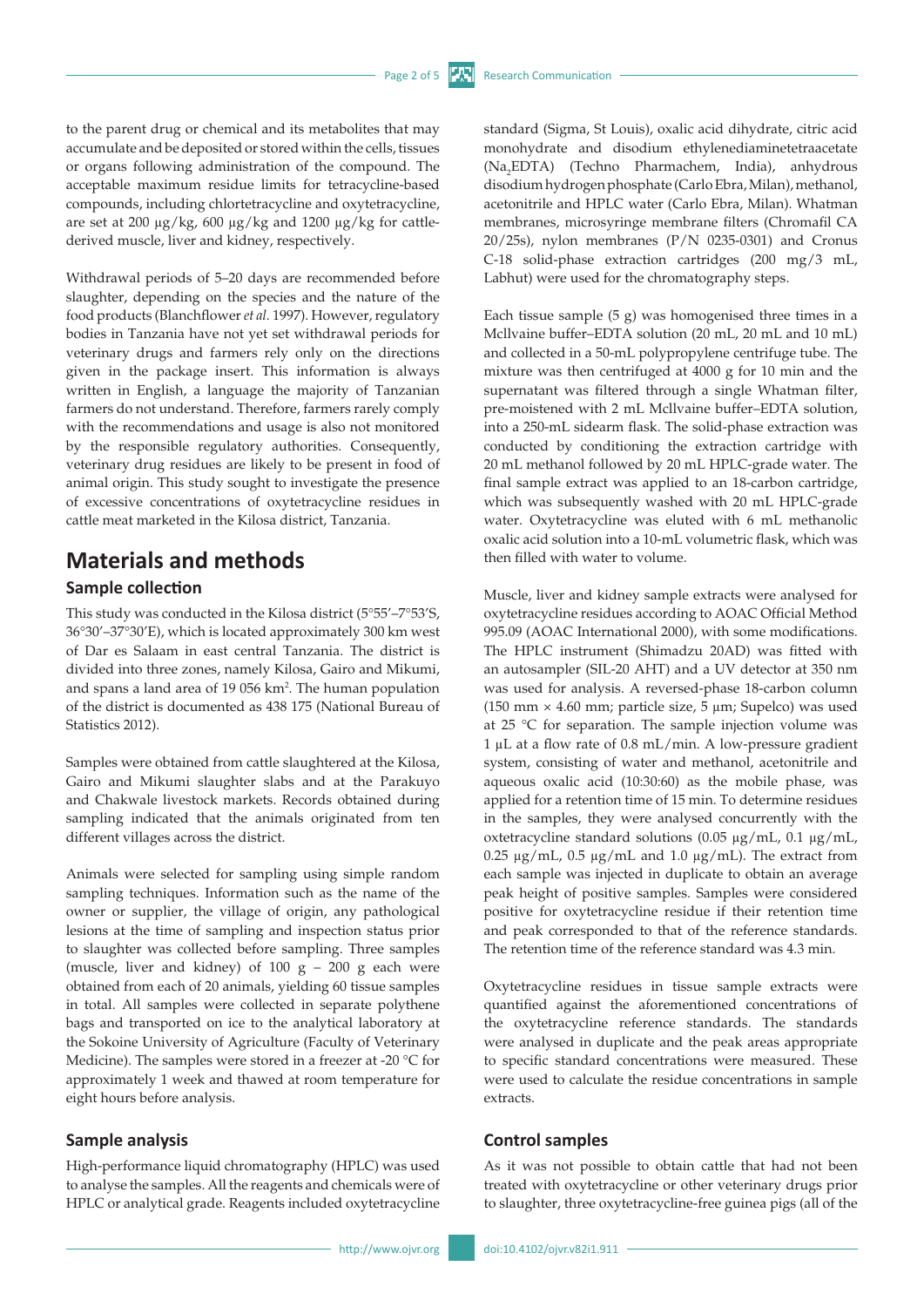same age, sex and weight) raised at the Faculty of Veterinary Medicine, Sokoine University of Agriculture, were used as controls. One guinea pig served as negative control, whereas the other two were injected with 20% oxytetracycline (Laprovet, Indre-et-Loire) at 10 mg/kg body weight and 20 mg/kg body weight, respectively. After 24 h the three control animals were placed in a gas chamber (61.4%  $CO_{2'}$ ) 20.3%  $O_2$  and 18.29%  $N_2$ ) for 5 min before being humanely killed. Muscle, liver and kidney tissue samples (5 g each) were subjected separately to the extraction, clean-up and elution procedures as described for the test samples derived from cattle. Two samples of each of the three tissue types were taken from each of the control animals. The control samples were run through the HPLC column under similar conditions to the oxytetracycline standard solutions. A blank sample eluted from the solid-phase extraction cartridge was included to check for the analytical column efficiency during extraction.

Operational conditions of the HPLC instrument were tested to ensure the robustness of the method. These checks included varying the percentage of solvents in the mobile phase (methanol: 10% – 30%; acetonitrile: 10% – 30%; oxalic acid: 50% – 70%), the column temperature (from 25 °C to 40 °C) and the flow rate (from 0.6 mL/min to 1 mL/min). The pH of the buffer was changed from 2.0 to 7.0. Stability of the sample and standard solutions at room temperature was also tested.

#### **Data analysis**

The data were analysed using Epi Info (version 7) (Centre for Disease Control, Atlanta, USA). The Chi-square statistic and confidence intervals were used to compare proportions; a probability of *P* < 0.5 was considered statistically significant. Descriptive statistics were used to compute means, standard deviations and range. Analysis of variance (ANOVA) was used to compare differences in means of continuous variables.

### **Ethical considerations**

Permission for this study was granted by the Executive Directors of the Kilosa District Council and ethical approval for the study was obtained from the Ethical Committee of the Sokoine University of Agriculture. The university issued a research permit letter on behalf of the Tanzanian Commission for Science and Technology.

# **Results**

### **Control samples**

The non-spiked samples from the control animals peaked at a different time from that of the analytical standards, whereas both oxytetracycline-spiked samples peaked at 4.3 min as expected. The higher concentration of oxytetracycline was associated with a higher peak. The peak for extracted oxytetracycline was also detected at 4.3 min and was of similar height to the spiked control sample. Between 79%



FIGURE 1: Combined chromatogram of the negative control sample (without oxytetracycline) and the sample spiked with 10 mg/kg 20% oxytetracycline.



**FIGURE 2:** Calibration curve depicting the best-fit line from analytical oxytetracycline standards.

and 83% oxytetracycline was recovered from the samples. The limit of detection and the limit of quantification were 1.936 mg/kg and 6.7 mg/kg, respectively. The correlation coefficients associated with the linear regression for the analytical oxytetracycline standard (Figure 1) and test samples (Figure 2) were  $R^2 = 0.92$  and  $R^2 = 0.94$ , respectively. (The linear regression equation is shown in Figure 2). For quantification purposes, the best-fit line was expected to be 99%, but based on the local environment, nature of the equipment and the laboratory used, the obtained fits were considered adequate.

Of the 20 animals sampled, 17 (85%) tested positive for oxytetracycline residues. Moreover, 68.3% of the positive tissue samples contained oxytetracycline residues above the acceptable levels for muscle, liver and kidney (Food and Agriculture Organization/World Health Organization 2014). The mean concentration of oxytetracycline residues across all tissues was 3401.1  $\mu$ g/kg ± 879.3  $\mu$ g/kg. For the respective tissue types, the mean concentrations were 2604.1  $\mu$ g/kg ± 703.7  $\mu$ g/kg for muscle, 3434.4  $\mu$ g/kg ± 606.4  $\mu$ g/kg for liver and 3533.1  $\mu$ g/kg ± 803.6  $\mu$ g/kg for kidney tissue. Oxytetracycline concentrations were higher than the acceptable levels in all tissue types sampled from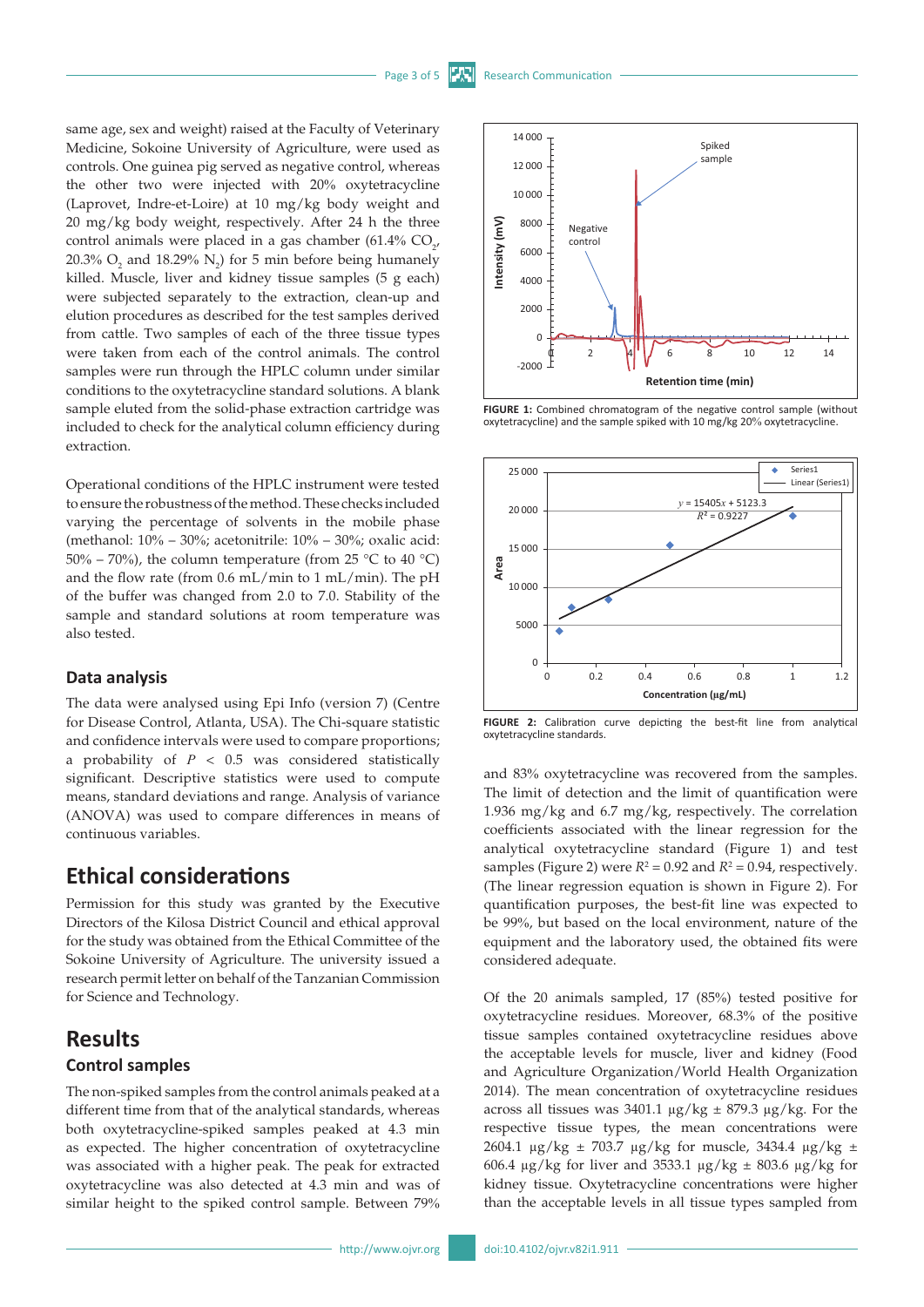**TABLE 1:** Oxytetracycline concentration in cattle tissue from the Kilosa district, Tanzania.

| Zone of sample<br>collection | Number of<br>samples $(n)$ | Antibiotic concentrations (µg/kg) |                                                          |                   |
|------------------------------|----------------------------|-----------------------------------|----------------------------------------------------------|-------------------|
|                              |                            | Kidney                            | Liver                                                    | <b>Muscle</b>     |
| Kilosa                       | 21                         |                                   | $1548.0 \pm 708.3$ $1484.8 \pm 493.2$ $1126.7 \pm 204.3$ |                   |
| Mikumi                       | 18                         |                                   | $1553.2 \pm 957.1$ $1307.6 \pm 660.1$ $1083.3 \pm 282.7$ |                   |
| Gairo                        | 21                         | $388.3 \pm 183.5$                 | $582.4 \pm 220.6$                                        | $357.8 \pm 192.8$ |

animals from the Kilosa and Mikumi zones (Table 1). Lower concentrations of oxytetracycline were found in samples collected from cattle slaughtered in the Gairo zone (Table 1).

# **Discussion**

The purpose of this study was to determine the presence of oxytetracycline residues in beef from indigenous cattle in the Kilosa district, Tanzania. The results showed a high residual presence of oxytetracycline (71.1%), with a notable number of positive samples being above the acceptable maximum residue levels recommended for meat by the WHO and FAO. The finding can probably be attributed to widespread use of oxytetracycline for treatment and prevention of cattle diseases and is possibly exacerbated by failure to observe withdrawal periods (Karimuribo *et al*. 2013). Higher levels of oxytetracycline residue were found in liver and kidney tissue than in muscle, which can be attributed to their being organs of metabolism and excretion and therefore they are at greater risk of exposure to residues (Olatoye & Ehinmowo 2010). After administration, oxytetracycline enters all tissues and body fluids, but higher concentrations are found in the kidney, liver, bile, lungs and bones (Aiello & Moses 2010). Oxytetracycline is excreted mainly via urine and bile, which explains the high concentrations of residue observed in kidney and liver tissues in this study. As liver and kidney are considered luscious offal from cattle and are popular amongst most meat consumers in Tanzania, the detection of high levels of oxytetracycline residues in these tissues is of importance to public health.

The proportions of oxytetracycline-positive samples found in this study were higher than reported in other studies (Olufemi & Agboola 2009), although Bedada and Zewde (2012) reported a comparable proportion of oxytetracyclinepositive muscle tissue samples (71.3%; *n* = 384) from cattle in Ethiopia. However, in a study analysing muscle tissue from cattle in the Morogoro and Dodoma municipalities, Tanzania, only 41.2% of samples tested positive for oxytetracycline residues (Mmbando 2004). Oxytetracycline residues in muscle tissue were reported in 45.6% and 54.4% of samples in studies from Kenya (Muriuki *et al.* 2001) and Nigeria (Olufemi & Agboola 2009), respectively, which are both relatively low compared to levels seen in the current study. This difference may be due to different sample types, laboratory methods and possible variation in oxytetracycline use depending on the animal management system of the locality.

Nisha (2008) reported that indiscriminate use of antibiotics to treat pyrexia, inflammation, wounds and viral diseases is associated with high levels of residues in edible tissues of food-producing animals. The high incidence of oxytetracycline residues observed in the current study probably reflects cattle being sold for slaughter whilst under a therapeutic or prophylactic regimen of oxytetracycline or animals being slaughtered before the end of the withdrawal period (5–7 days when the antibiotic has been administered at a dose of 10 mg/kg for 7 days [Aiello & Moses 2010]). It is also of concern that these levels of oxytetracycline were found in tissue from indigenous cattle, because more than 98% of the cattle population in Tanzania (approximately 21 million) are indigenous breeds and the main source of meat consumed in Tanzania (National Bureau of Statistics 2012). In addition, there is no official monitoring programme and consumer response towards the dangers posed by drug residues is passive. Thus, there is a risk of sustained consumer exposure to antibiotic residues and the associated effects on human health.

The high levels of antibiotic residues found may be due to insufficient knowledge about drug use and the lack of extension services. Livestock keepers in Kilosa are mostly Maasai, Mang'ati or Sukuma, who are known pastoralists in Tanzania, and livestock extension officers' access to these farmers is problematic. There are few livestock field officers available and the majority are found in the vicinity of town centres such as Gairo. In the Kilosa and Mikumi zones, no veterinary services were offered because of the areas' remoteness and poor infrastructure. The higher oxytetracycline residue levels found in samples from villages in the latter zones may be due to the lack of veterinary services, including extension services. The role of livestock extension officers is to advise farmers on proper animal management systems and disease control programmes, including vaccination. Our findings support the conclusion of Muriuki *et al.* (2001) that variation in residue levels – even from the same district – reflects the variation in animal husbandry practices as used by different livestock keepers and in different areas.

Easy access to antibiotics such as oxytetracycline, together with a lack of awareness, insufficient extension activities and inadequate usage guidelines from manufacturers, may lead to misuse and overuse of the drug and possibly failure to observe withdrawal periods. These actions may contribute to the presence of high levels of antibiotic residues in meat (Nisha 2008).

The lack of farmers' awareness of the possible side-effects of antimicrobials and other drugs in humans also has to be considered (Karimuribo *et al.* 2013). Administration of drugs to food-producing animals requires consideration not only of effects on the animal but also of effects in humans who consume food from these animals. The high levels of antibiotic residues found in this study suggest that the public consuming animal products originating from the Kilosa district may have been exposed to antimicrobial residues. Our results, together with those of Mmbando (2004) and Nonga *et al.* (2009) about antibiotic residues in